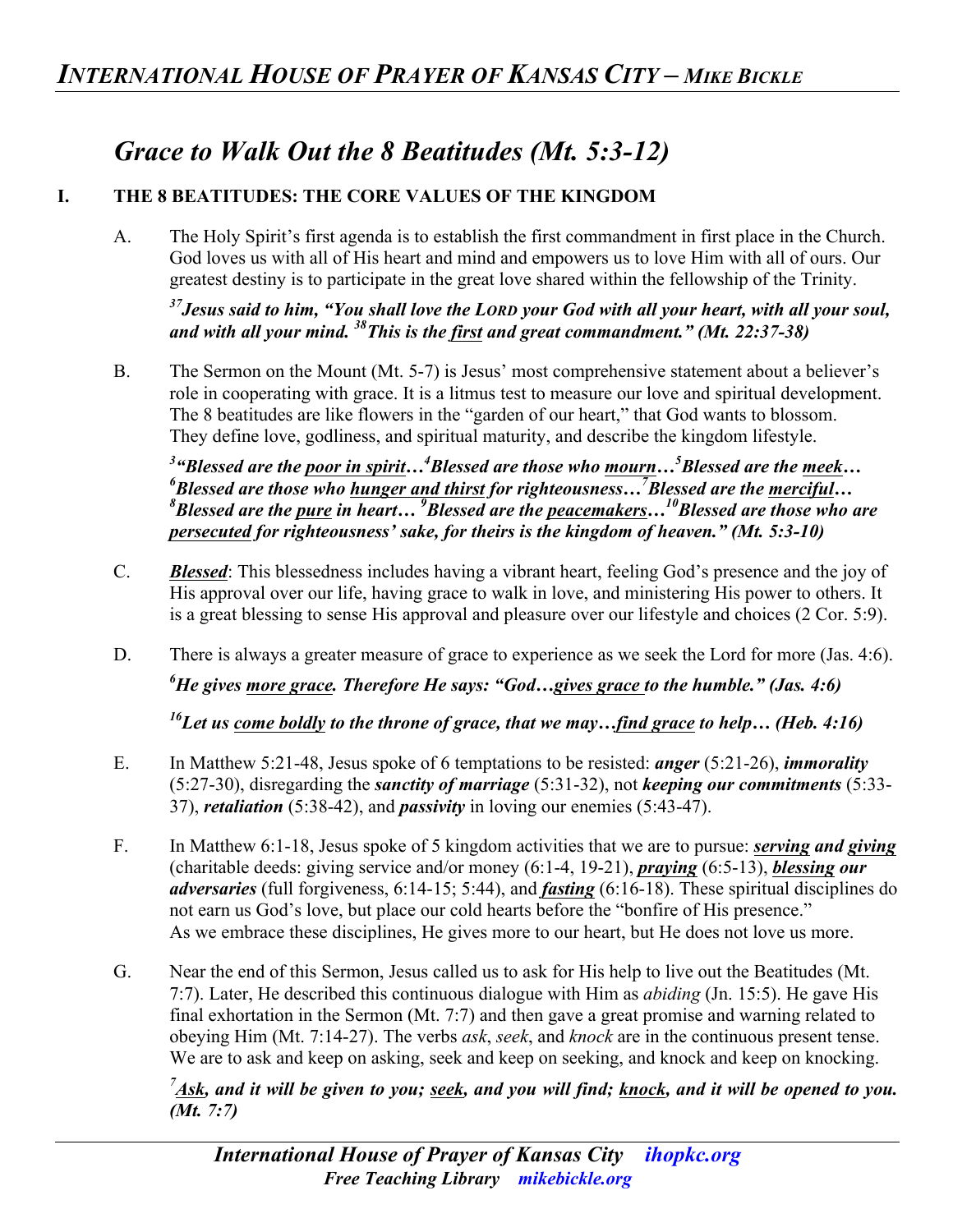## **II. POVERTY OF SPIRIT (MT. 5:3)**

A. Being poor in spirit is the foundational beatitude from which the other seven beatitudes flow. Being poor in spirit is being aware of our spiritual need to experience more of God's presence and power in our life (our heart, family, ministry, city, nation, etc.). We see the gap between what God has freely made available to us in Christ and how much we are actually experiencing.

*3 "Blessed are the poor in spirit, for theirs is the kingdom of heaven." (Mt. 5:3)* 

- B. We see ourselves as spiritually poor in terms of our experience in light of the fullness of what God has made available to us in Christ. We need the Spirit's help to experience what is already ours. We see that we do not have the spiritual strength to establish godliness in our own hearts or to inspire it in others *without the Spirit's continual help* (Jn. 15:5). We have no confidence in our natural abilities to obey or serve God in the fullness of His grace without His constant help. We are not poor in spirit unless what we see moves us to seek Him more. That which Jesus' work on the cross freely *worked for us* is that which the Spirit progressively *works in us* as we seek Him.
- C. We are to seek God earnestly that we might walk in the fullness of His grace in each season of our lives. It is by the Spirit's power that we are enabled to love God and people and to effectively inspire others to do the same. It takes more than a zealous personality, a strong mind, and a determined will to walk in fullness of grace. It requires the continual intervention of the Spirit empowering our heart, as we dialogue and engage with Him in prayer (Mt. 7:7; Jn. 15:5).
- D. Jesus addressed this as the root problem in the "successful" church of Laodicea (Rev. 3:14-21). We must not be content with the increase in finances, popularity, impact or favor with people. Jesus wants us to repent by zealously seeking Him. The Lord told H. Pittman that the condition of the Church in the West was like the condition of the Laodiceans (see his book, *Placebo*).

*16"You are lukewarm…17Because you say, 'I am rich, have become wealthy, and have need of nothing'—and do not know that you are wretched, miserable, poor, blind, and naked…19As many as I love, I rebuke and chasten. Therefore be zealous and repent." (Rev. 3:16-19)* 

E. *Theirs is the kingdom*: This speaks of a greater personal experience of the kingdom.

## **III. SPIRITUAL MOURNING (MT. 5:4)**

A. Mourning refers to the pain we feel when we see the gap between what God has for us and what we are actually experiencing. We mourn seeing how little we experience as compared to how much God is willing to release to our life, ministry, and church, and to the nations. Mourning also includes the pain we feel over our sin and failure to follow through in obedience to Jesus. This beatitude is not about mourning over difficult circumstances, but rather for a greater spiritual breakthrough in light of what Jesus has made available to us.

# *4 "Blessed are those who mourn, for they shall be comforted." (Mt. 5:4)*

B. Being poor in spirit speaks of how we *see ourselves*; spiritual mourning refers to how we *feel about what we see*. When we *see* differently, then we *feel* differently. The result of seeing our great need is that we feel pain as we mourn for more experience of God's presence in our life.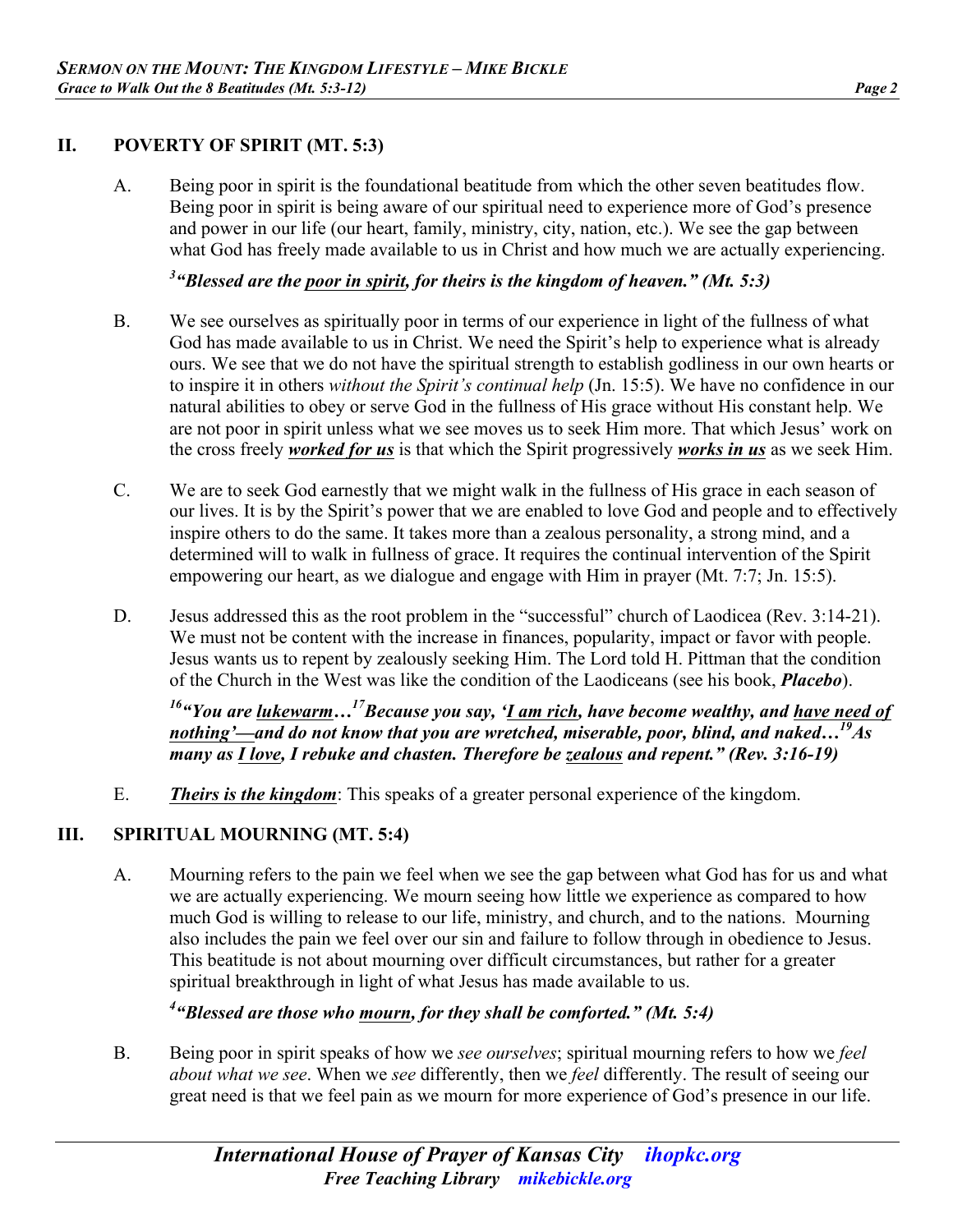- 
- C. This mourning is God's gift to us; it is essential to our spiritual growth. Feeling the pain of godly desperation causes us to reorder our life to spend our strength, time, and money to seek God for all that He has made available for us.

*10Godly sorrow produces repentance [renewed commitment to obey] leading to salvation [breakthrough]…11What diligence it produced in you…what indignation [against personal compromise], what fear [of God], what vehement desire [for God], what zeal. (2 Cor. 7:10-11)*

- D. *Mourning and joy*: We hold these two truths in tension. We rejoice in who we are in Christ and what we are experiencing in God, while we are aware of how much more there is to experience. We are grateful for all that we experience, but continually seek the Lord for a greater measure.
- E. *Shall be comforted*: We will progressively experience the breakthrough of the Spirit in our lives.

#### **IV. BLESSED ARE THE MEEK (MT. 5:5)**

A. The meek view their resources and people and their needs from God's point of view. Jesus owns all that we possess. Our natural mindset is to see our resources (gifting, money, position, favor, etc.) as belonging to us instead of to the Lord, and to mostly use them to increase our personal comfort and honor instead of using them for the kingdom. The meek refuse to use all their resources on their own desires; instead, they use them to serve God's will and to help others.

## *5 "Blessed are the meek, for they shall inherit the earth." (Mt. 5:5)*

- B. Meekness also involves our indebtedness to God for all that He has given us spiritually, financially, physically, relationally, etc. Thus, the meek are filled with gratitude.
- C. *Shall inherit the earth*: This promise includes influence and impact. It is partially fulfilled in this life and completely fulfilled in the age to come (Mt. 19:28; Rev. 3:21; 5:10; 20:4-6).

## **V. HUNGERING AND THIRSTING FOR RIGHTEOUSNESS (MT. 5:6)**

A. Jesus exhorted us to hunger to experience more of the grace of God. He affirmed the value of seeking Him for a greater release of righteousness in our hearts, for others, and in society.

# *6 "Blessed are those who hunger and thirst for righteousness, for they shall be filled." (Mt. 5:6)*

B. Grace *increases our hunger* to earnestly press into God instead of validating spiritual passivity that does not aggressively seek God for an increase of His presence in our life. Paul pressed in for the prize of walking in the fullness of His destiny in grace. Lack of hunger is a sign of spiritual sickness. Many live in a "spiritual intensive care unit" and have no hunger for prayer or the Word. This is abnormal Christianity. Ask the Spirit for help (Mt. 7:7-11).

*12Not that I have already attained…I press on, that I may lay hold of that for which Christ Jesus has also laid hold of me [fullness of Paul's destiny]…14I press toward the goal for the prize of the upward call [fullness of Paul's destiny] of God in Christ Jesus. (Phil. 3:12-14)*

C. *Shall be filled*: We will progressively experience more grace for righteousness in our lives.